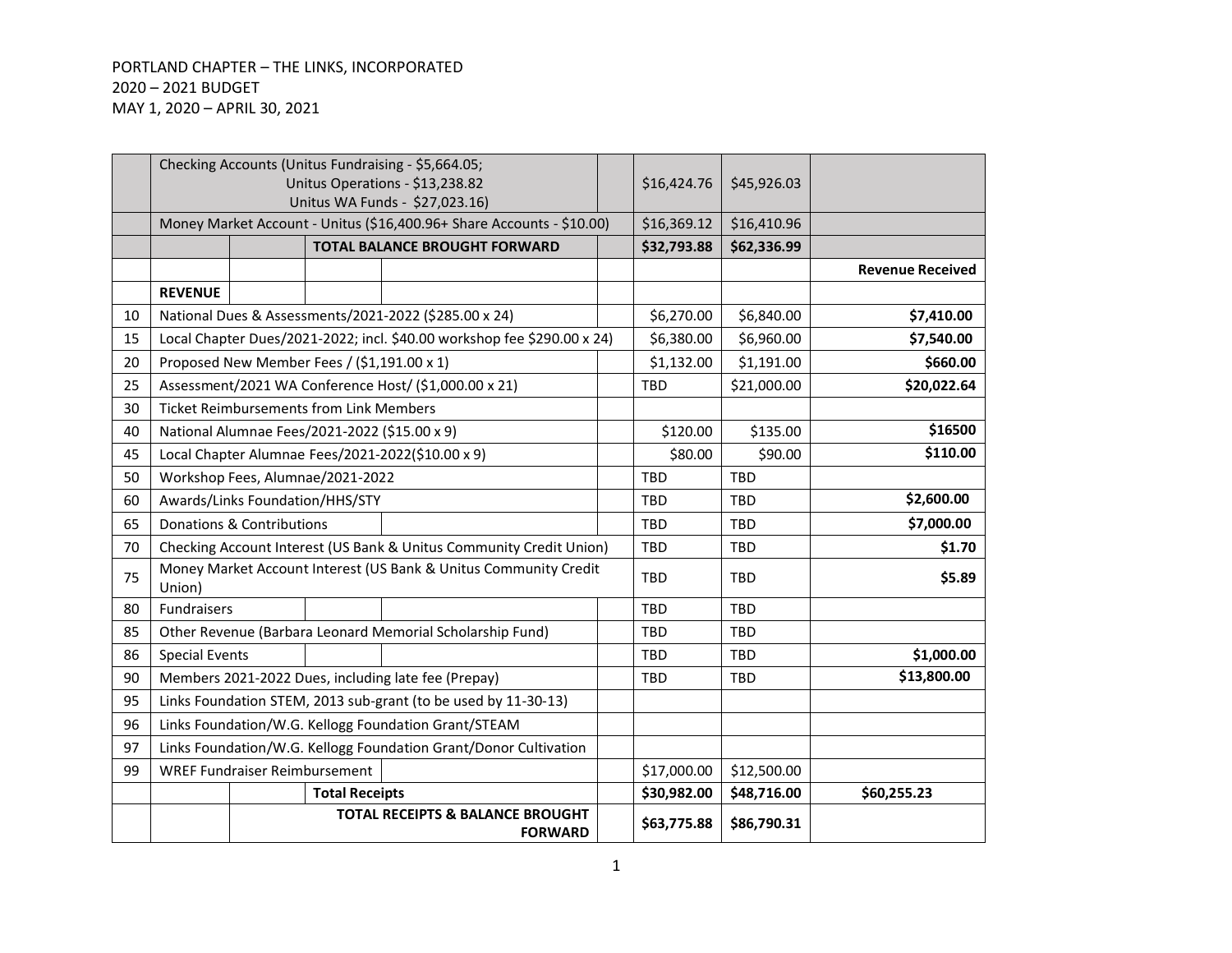– 2021 BUDGET

MAY 1, 2020 – APRIL 30, 2021

**Revenue/Expenses updated March 1, 2021 - March 31, 2021**

|     | <b>EXPENSES</b>                                |  |  |                                                         | 2019-2020   | 2020-2021  |                  |                |
|-----|------------------------------------------------|--|--|---------------------------------------------------------|-------------|------------|------------------|----------------|
| 100 | <b>Dues &amp; Assessments</b>                  |  |  |                                                         |             |            | <b>Spent YTD</b> | <b>Balance</b> |
| 110 |                                                |  |  | National Dues & Assessments/2021-2022 (\$195.00 x 24)   | \$4,290.00  | \$4,680.00 | \$5,200.00       | $-5520.00$     |
| 120 | National Grant-in-Aid/2021-2022 (\$45.00 x 24) |  |  |                                                         | \$990.00    | \$1,080.00 | \$1,170.00       | $-590.00$      |
| 130 | Links Foundation Dues/2021-2022 (\$40.00 x 24) |  |  |                                                         | \$880.00    | \$960.00   | \$1,040.00       | $-580.00$      |
| 140 | New Member Fees/National, 2021 (\$801.00 x 1)  |  |  |                                                         | \$742.00    | \$801.00   | \$0.00           | \$801.00       |
| 150 |                                                |  |  | Western Area Conference or National Assembly, Delegate  | \$2,500.00  | \$2,500.00 | \$0.00           | \$2,500.00     |
| 160 |                                                |  |  | Western Area Conference or National Assembly, Alternate | \$1,500.00  | \$1,500.00 | \$0.00           | \$1,500.00     |
| 165 |                                                |  |  | Western Area Leadership Summit Representative           | \$0.00      | \$500.00   | \$0.00           | \$500.00       |
| 170 | <b>National Bonding Insurance</b>              |  |  |                                                         | \$500.00    | \$500.00   | \$500.00         | \$0.00         |
| 175 |                                                |  |  | National Liability Insurance/2021-2022 (\$5.00 x 24)    | \$110.00    | \$120.00   | \$0.00           | \$120.00       |
| 180 | National Alumnae Fees/2021-2022 (\$15.00 x 9)  |  |  |                                                         | \$120.00    | \$135.00   | \$165.00         | $-530.00$      |
| 185 | National / Area Publications                   |  |  |                                                         | \$200.00    | \$200.00   | \$0.00           | \$200.00       |
|     | <b>Total Dues &amp; Assessments</b>            |  |  | \$12,976.00                                             | \$12,976.00 | \$8,075.00 | \$4,901.00       |                |
|     |                                                |  |  |                                                         |             |            |                  |                |
| 200 | Programs (Includes Postage, Copies, Printing)  |  |  |                                                         |             |            | <b>Spent YTD</b> | <b>Balance</b> |
| 210 | The Arts                                       |  |  |                                                         | \$1,650.00  | \$1,650.00 | \$0.00           | \$1,650.00     |
| 220 | Services to Youth                              |  |  |                                                         | \$3,000.00  | \$3,000.00 | \$0.00           | \$3,000.00     |
| 225 | Save for Future Use                            |  |  |                                                         | \$0.00      | \$0.00     | \$0.00           | \$0.00         |
| 230 | <b>National Trends &amp; Services</b>          |  |  |                                                         | \$425.00    | \$725.00   | \$0.00           | \$725.00       |
| 235 | <b>Health &amp; Human Services</b>             |  |  |                                                         | \$525.00    | \$525.00   | \$197.90         | \$327.10       |
| 240 | <b>International Trends &amp; Services</b>     |  |  |                                                         | \$800.00    | \$800.00   | \$0.00           | \$800.00       |
| 245 | Health & Human Services (Balance \$300, NOBEL) |  |  |                                                         | \$0.00      | \$0.00     | \$0.00           | \$0.00         |
| 250 | STY/STEM, 2013/Links Foundation/Restricted     |  |  |                                                         | \$0.00      | \$0.00     | \$0.00           | \$0.00         |
| 260 | Annual Program Facet Report                    |  |  |                                                         | \$0.00      | \$0.00     | \$0.00           | \$0.00         |
|     |                                                |  |  | <b>Total Programs &amp; Projects</b>                    | \$6,400.00  | \$6,700.00 | \$197.90         | \$6,502.10     |
|     |                                                |  |  |                                                         |             |            |                  |                |
| 300 | <b>Charitable Contributions</b>                |  |  |                                                         |             |            | <b>Spent YTD</b> | <b>Balance</b> |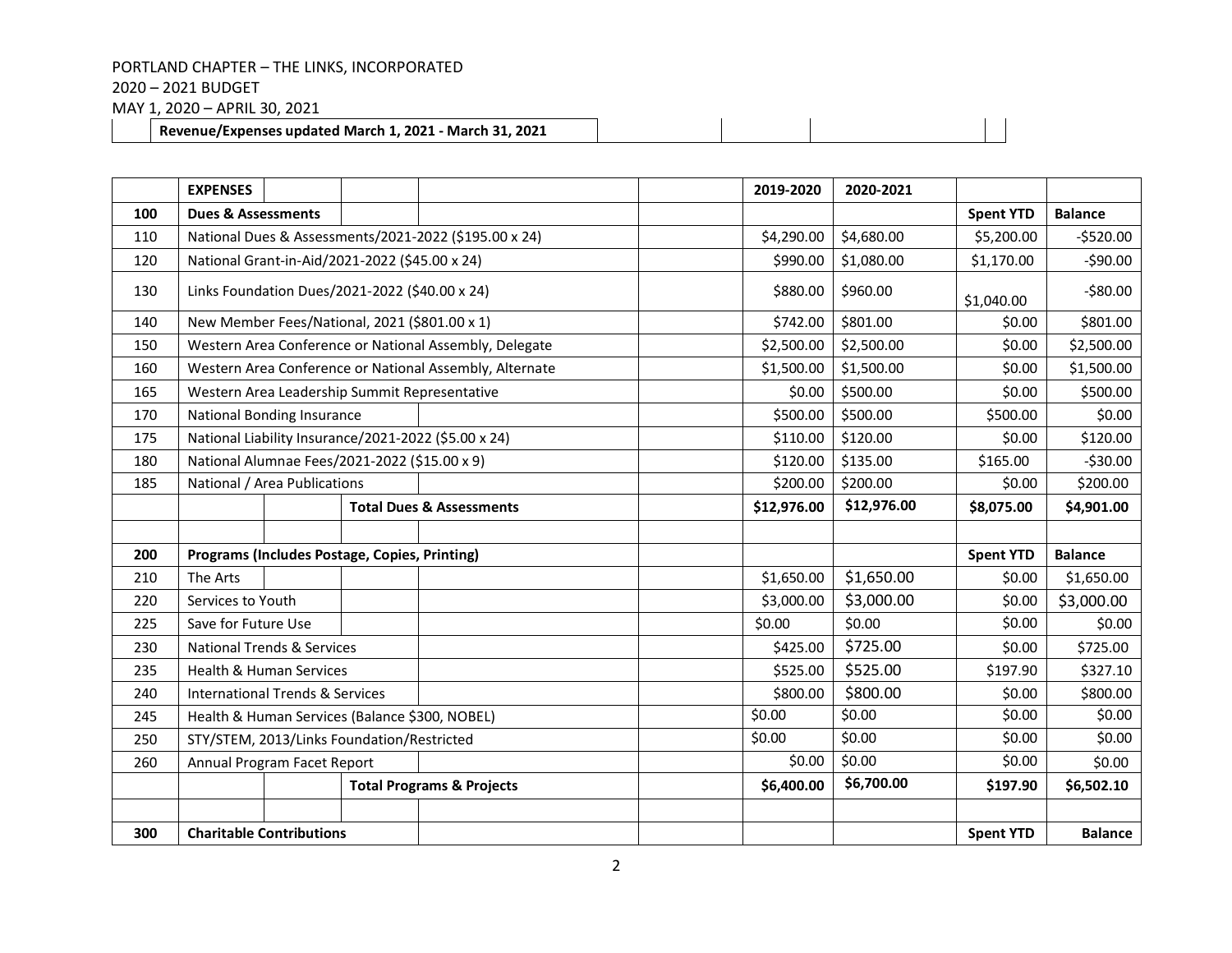– 2021 BUDGET

MAY 1, 2020 – APRIL 30, 2021

| 310 |                                         | Community Solicitations, Ads, Activities, etc. |  |                                                                          |  |            | \$400.00   | \$0.00           | \$400.00       |
|-----|-----------------------------------------|------------------------------------------------|--|--------------------------------------------------------------------------|--|------------|------------|------------------|----------------|
| 320 | <b>Other Charitable Contributions</b>   |                                                |  |                                                                          |  | \$0.00     | \$0.00     | \$0.00           | \$0.00         |
|     |                                         |                                                |  | <b>Total Charitable Contributions</b>                                    |  | \$400.00   | \$400.00   | \$0.00           | \$400.00       |
|     |                                         |                                                |  |                                                                          |  |            |            |                  |                |
| 500 | <b>Organizational Memberships</b>       |                                                |  |                                                                          |  |            |            |                  |                |
| 510 | <b>Local Organizational Memberships</b> |                                                |  |                                                                          |  | \$0.00     | \$0.00     | \$0.00           |                |
|     |                                         |                                                |  | <b>Total Organizational Memberships</b>                                  |  | \$0.00     | \$0.00     | \$0.00           |                |
|     |                                         |                                                |  |                                                                          |  |            |            |                  |                |
|     |                                         |                                                |  |                                                                          |  |            |            |                  |                |
|     | <b>EXPENSES</b>                         |                                                |  |                                                                          |  | 2019-2020  | 2020-2021  |                  |                |
| 600 |                                         |                                                |  | <b>Chapter Officers' Expenses (Includes Postage, Copies, Printing)</b>   |  |            |            | <b>Spent YTD</b> | <b>Balance</b> |
| 610 | President                               |                                                |  |                                                                          |  | \$150.00   | \$150.00   | \$0.00           | \$150.00       |
| 620 | <b>Vice President</b>                   |                                                |  |                                                                          |  | \$50.00    | \$50.00    | \$0.00           | \$50.00        |
| 630 | <b>Recording Secretary</b>              |                                                |  |                                                                          |  | \$50.00    | \$50.00    | \$0.00           | \$50.00        |
| 640 |                                         | <b>Corresponding Secretary</b>                 |  |                                                                          |  | \$125.00   | \$125.00   | \$23.00          | \$102.00       |
| 650 | <b>Financial Secretary</b>              |                                                |  |                                                                          |  | \$50.00    | \$50.00    | \$0.00           | \$50.00        |
| 660 | Treasurer                               |                                                |  |                                                                          |  | \$125.00   | \$125.00   | \$39.99          | \$85.01        |
| 670 | Historian / Archivist                   |                                                |  |                                                                          |  | \$800.00   | \$800.00   | \$50.00          | \$750.00       |
| 680 | Journalist / Publicity Officer          |                                                |  |                                                                          |  | \$300.00   | \$300.00   | \$26.30          | \$273.70       |
| 690 | Protocol Officer                        |                                                |  |                                                                          |  | \$300.00   | \$300.00   | \$0.00           | \$300.00       |
| 695 | Parliamentarian                         |                                                |  |                                                                          |  | \$25.00    | \$25.00    | \$0.00           | \$25.00        |
|     |                                         |                                                |  | <b>Total Chapter Officers' Expenses</b>                                  |  | \$1,975.00 | \$1,975.00 | \$139.29         | \$1,835.71     |
|     |                                         |                                                |  |                                                                          |  |            |            |                  |                |
| 700 |                                         |                                                |  | <b>Chapter Committees' Expenses (Includes Postage, Copies, Printing)</b> |  |            |            | <b>Spent YTD</b> | <b>Balance</b> |
| 710 | Courtesy                                |                                                |  |                                                                          |  | \$400.00   | \$400.00   | \$320.01         | \$79.99        |
| 720 | Membership                              |                                                |  |                                                                          |  | \$1,500.00 | \$1,500.00 | \$890.90         | \$609.10       |
| 725 |                                         | New Member Orientation / Induction             |  |                                                                          |  | \$1,000.00 | \$1,000.00 | \$202.95         | \$797.05       |
| 730 | Yearbook                                |                                                |  |                                                                          |  | \$0.00     | \$0        | \$0.00           | \$0            |
| 735 | <b>Committee Procedures Manual</b>      |                                                |  |                                                                          |  | \$0.00     | \$0        | \$0.00           | \$0            |
| 740 | Scholarship (moved to L.I. 990)         |                                                |  |                                                                          |  | \$0.00     | \$0        | \$0.00           | \$0            |
| 750 | Founder's Day Observation               |                                                |  |                                                                          |  | \$100.00   | \$100.00   | \$0.00           | \$100.00       |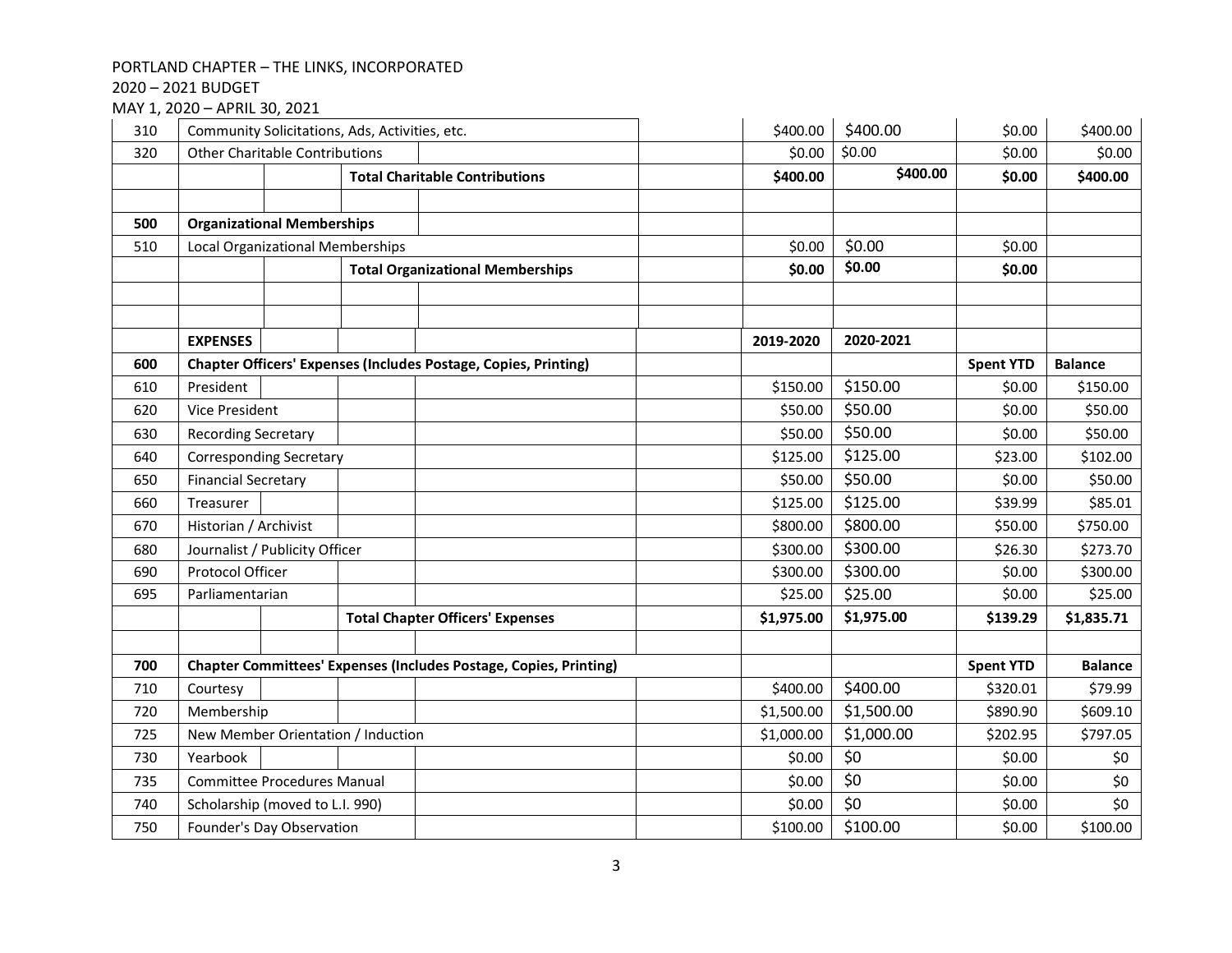– 2021 BUDGET

MAY 1, 2020 – APRIL 30, 2021

| 760 | Social                    |  |                                           |  | \$500.00   | \$500.00   | \$0.00     | \$500.00   |
|-----|---------------------------|--|-------------------------------------------|--|------------|------------|------------|------------|
| 770 | Bylaws                    |  |                                           |  | \$50.00    | \$50.00    | \$0.00     | \$50.00    |
| 775 | Audit/Internal            |  |                                           |  | \$50.00    | \$50.00    | \$0.00     | \$50.00    |
| 780 | Fund Development / Grants |  |                                           |  | \$0.00     | \$0.00     | \$0.00     | \$0.00     |
| 790 | Technology, Chapter       |  |                                           |  | \$475.00   | \$475.00   | \$503.78   | $-528.78$  |
| 795 | <b>Ethics</b>             |  |                                           |  | \$25.00    | \$25.00    | \$0.00     | \$25.00    |
| 796 | <b>Strategic Planning</b> |  |                                           |  | \$50.00    | \$50.00    | \$0.00     | \$50.00    |
|     |                           |  | <b>Total Chapter Committees' Expenses</b> |  | \$4,150.00 | \$4,150.00 | \$1,917.64 | \$2,232.36 |

|     | <b>EXPENSES</b>                                             |  |                                     | 2019-2020  | 2020-2021   |                  |                |
|-----|-------------------------------------------------------------|--|-------------------------------------|------------|-------------|------------------|----------------|
| 800 | <b>Miscellaneous Chapter Expenses</b>                       |  |                                     |            |             | <b>Spent YTD</b> | <b>Balance</b> |
| 810 | Hold for future use                                         |  |                                     | \$0.00     | \$0.00      | \$0.00           | \$0.00         |
| 820 | Liability Insurance                                         |  |                                     | \$400.00   | \$400.00    | \$335.00         | \$65.00        |
| 830 | Stationery & Other Office Supplies                          |  |                                     | \$300.00   | \$300.00    | \$0.00           | \$300.00       |
| 840 | Accounting Services / Oregon Dept. of Justice / Bank Fees   |  |                                     | \$750.00   | \$750.00    | \$728.00         | \$22.00        |
| 845 | Accounting Services / External Audit                        |  |                                     | \$3,500.00 | \$3,500.00  | \$0.00           | \$3,500.00     |
| 850 | Post Office Box<br>Rental                                   |  |                                     | \$225.00   | \$250.00    | \$254.00         | $-54.00$       |
| 860 | Workshop/2021-2022 (\$40.00 x 24)                           |  |                                     | \$880.00   | \$960.00    | \$170.00         | \$790.00       |
| 865 | Workshop - Alumnae                                          |  |                                     | <b>TBD</b> |             | <b>TBD</b>       |                |
| 870 | <b>Storage Rental</b>                                       |  |                                     | \$1,500.00 | \$1,800.00  | \$1,704.00       | \$96.00        |
| 890 | Other Miscellaneous Expenses/Chapter Meeting Building Usage |  |                                     | <b>TBD</b> | \$250.00    | \$0.00           | \$250.00       |
|     |                                                             |  | <b>Total Miscellaneous Expenses</b> | \$7,555.00 | \$8,210.00  | \$3,191.00       | \$5,019.00     |
|     |                                                             |  |                                     |            |             |                  |                |
| 900 | <b>Restricted Funds - General</b>                           |  |                                     |            |             | <b>Spent YTD</b> | <b>Balance</b> |
| 920 | <b>Memorial Fund</b>                                        |  |                                     | \$1,800.00 | \$2,100.00  | \$0.00           | \$2,100.00     |
| 930 | Local Chapter Dues/2021-2022 (\$290.00 x 24)                |  |                                     | \$6,380.00 | \$6,960.00  | \$0.00           | \$6,960.00     |
| 940 | Barbara Leonard Memorial Scholarship Fund                   |  |                                     | \$0.00     | \$0.00      | \$0.00           | \$0.00         |
| 960 | Special Events/2021 WA Pre-Planning Conference              |  |                                     | \$0.00     | \$1,500.00  | \$0.00           | \$1,500.00     |
| 980 | 2021 WA Conference Host Gala Assessment                     |  |                                     | TBD        | \$21,000.00 | \$0.00           | \$21,000.00    |
| 985 | Fundraisers (Scholarships & Program) - Seed Money           |  |                                     | \$9,000.00 | \$3,000.00  | \$0.00           | \$3,000.00     |